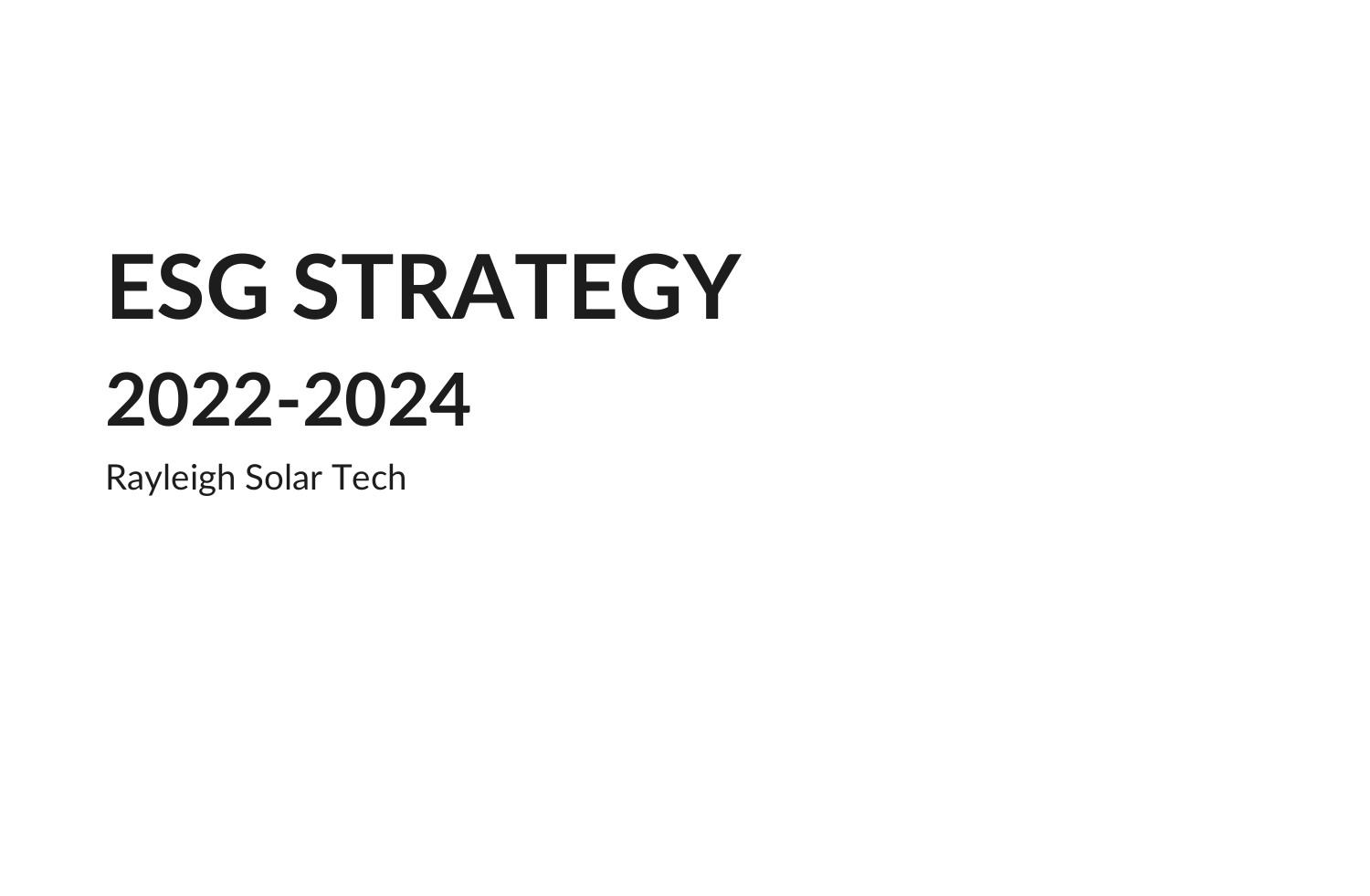## **Background**

At Rayleigh Solar Tech, we know that climate change is a serious threat. That's why we're dedicated to developing and commercializing a flexible, lightweight and scalable perovskite solar film that will support a clean transition to renewable energy. Our tech can be produced at far lower temperatures than traditional silicon solar technologies, and it can be applied in places where solar has never been practical before.

Since our founding in 2016, Rayleigh has grown from a single scientist in a lab, to a diverse and talented team working in a pilot manufacturing setting. As we continue to grow, we want to ensure that our company is operated in a way that aligns with our principles. That's why we have created this strategy. We look forward to working with our partners and stakeholders to do our parts to achieve sustainable development.

## About this Strategy

To create this Environmental, Social, Governance (ESG) strategy, we wanted to ensure we aligned with leading standards in sustainability. To accomplish this, we identified internationally recognized standards that we would like to align with. We concluded that Global Reporting Initiative (GRI) and BLab, the organization responsible for the BCorp certification, were our best matches. We then identified the items from these organizations that were most relevant to our context, and could be accomplished within the next two years.

It was also important that we have input and support from the entire team when creating this strategy. Once we had made a set list of issues based on GRI and BCorp standards, we surveyed the entire Rayleigh staff. The results of this survey let us know which issues were most important to our team. The result was a materiality matrix that ranked these issues based on our team's personal interest in those issues, and how important they felt those issues were for the company. A copy of that matrix can be found in Appendix A. We used this information to guide which issues we prioritized over the next two years, which resulted in four overarching ESG priority areas for Rayleigh:

- Prioritizing Ethics and Transparency
- Managing our Environmental Impact
- Maintaining our Team's Health and Wellbeing
- Promoting Justice, Equity, Diversity, Decolonization and Inclusion

We have arranged our strategy to show the long-term outcomes we plan to achieve under each priority area, including the action items we plan to tackle in the next 24 months to help us on our journey to achieving those outcomes.

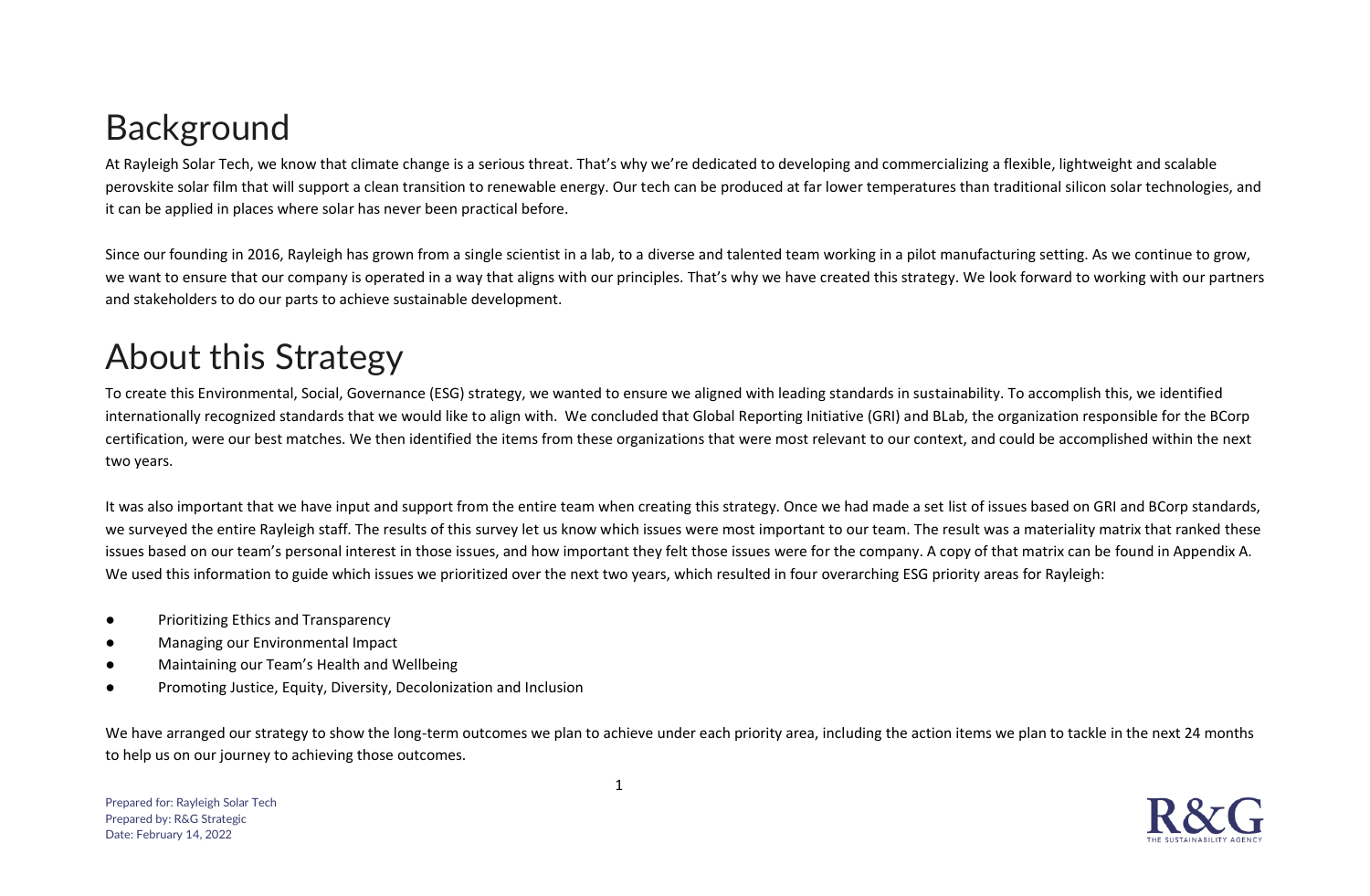

#### **ETHICS & TRANSPARENCY**

#### **Where we're at now:**

Managing every aspect of our business with ethics and transparency in mind is one of our highest priorities.

- We have been working diligently to create that culture in our office, and we're looking forward to formalizing that culture even further.
- We have an experienced Board of Directors leading our organization, and are committed to financial sustainability and responsible management.
- In an effort to be transparent with our team, we give regular updates on financial changes to the organization, like announcements of new funding approvals.

| <b>Long-Term Outcomes</b> |                                                                             | <b>Action Items</b> |                                                                                                                                                                                                                                                                                                                                                                                         | <b>Completion Date</b> | Accountability                   |
|---------------------------|-----------------------------------------------------------------------------|---------------------|-----------------------------------------------------------------------------------------------------------------------------------------------------------------------------------------------------------------------------------------------------------------------------------------------------------------------------------------------------------------------------------------|------------------------|----------------------------------|
|                           | Rayleigh maintains a high<br>standard of ethics in everything<br>we do.     | a.<br>b.            | Create a code of ethics that will set the expectations for behaviour across the<br>organization. This will include engaging the whole Rayleigh team to establish a set of<br>core values and ethics principles for everyone to follow.<br>Institute required ethics training for every new and veteran employee at Rayleigh.<br>We will also look at ways to include our board members. | Month 3<br>Month 12    | Paul, Dane, Laura<br>Laura, Paul |
|                           | Rayleigh has a culture of<br>transparency.                                  | a.<br>b.            | Include specific mention of our "open-door" policy in the employee handbook to<br>ensure all employees and managers are accountable to upholding our culture of<br>transparency.<br>Be transparent about our ESG performance by sharing our impact on our website.                                                                                                                      | Month 3<br>Month 14    | Laura<br>Laura                   |
| 3.                        | Rayleigh's customers are<br>satisfied with a safe, high-quality<br>product. | a.                  | Obtain third-party validation from independent labs and research facilities, or<br>industry partners, to verify the quality and specifications of our products.                                                                                                                                                                                                                         | Month 22               | Dane, Marshall, Raha,<br>Sam     |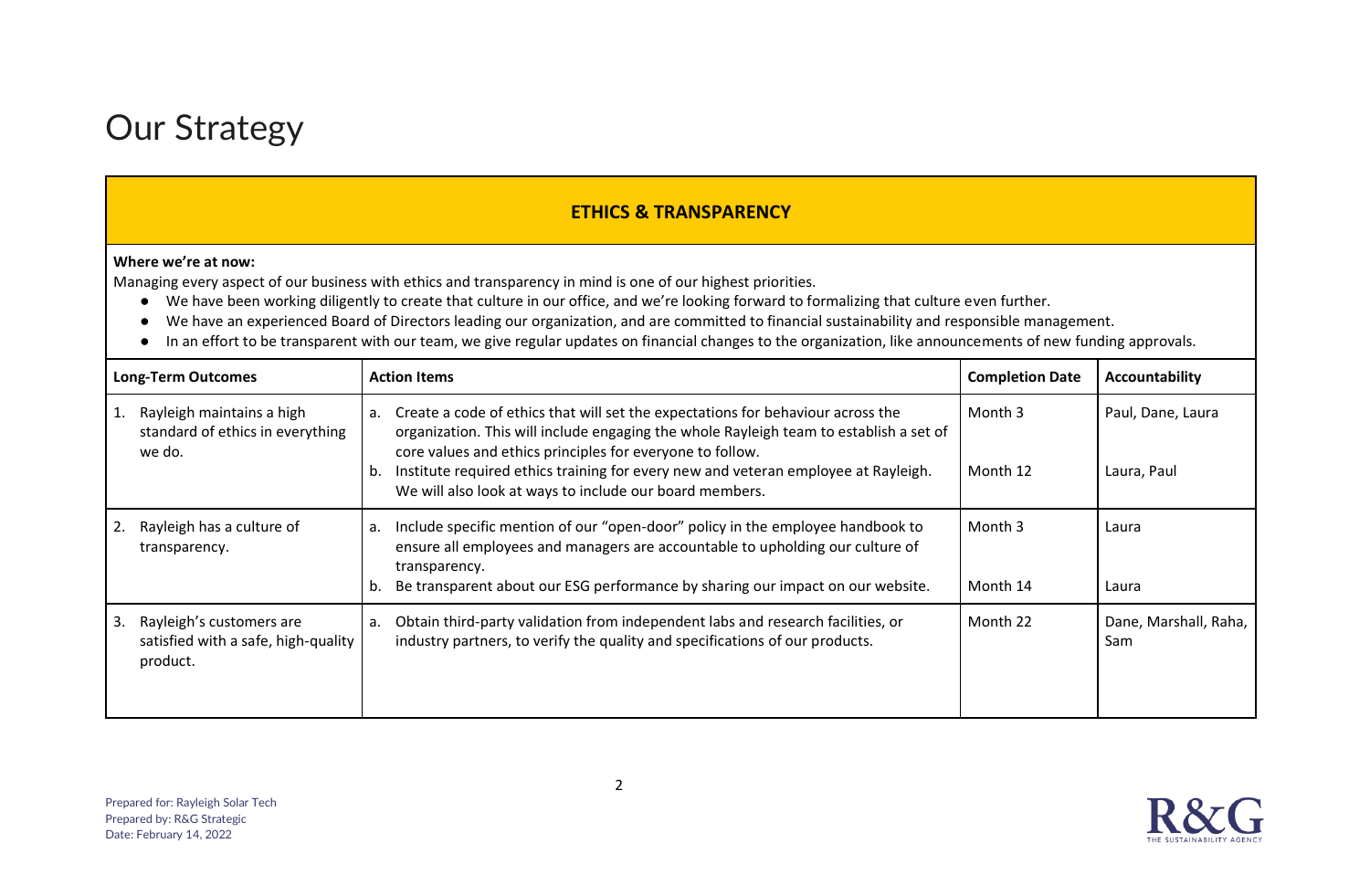#### **ENVIRONMENT**

#### **Where we're at now:**

At Rayleigh, we're moving beyond looking at how our product can reduce environmental impact to also working towards improving the environmental impact of our operations.

- We have a strict hazardous waste management program for appropriately handling and disposing of waste that results from our research process
- We conduct training on hazardous waste management so our lead disposal policy is strictly followed.
- We have composting and recycling facilities in our building, including battery recycling.
- Our location is accessible through clean transportation. We are located near city bus lines, have bike racks available on site, and we have a company e-bike charger for team members to use.

| <b>Long-Term Outcomes</b> |                                                                                                                            | <b>Action Items</b>                                                                                                                                                                                                                                                          | <b>Completion Date</b> | Accountability              |
|---------------------------|----------------------------------------------------------------------------------------------------------------------------|------------------------------------------------------------------------------------------------------------------------------------------------------------------------------------------------------------------------------------------------------------------------------|------------------------|-----------------------------|
| 4.                        | Rayleigh manages all waste<br>responsibly, whether that's<br>safely disposing of hazardous<br>waste or reducing the amount | Enhance our hazardous waste disposal documentation and make it easily accessible<br>a.<br>to everyone on the team.<br>Organize regular electronics recycling days where team members can bring in their<br>b.<br>old electronics to be taken to a proper recycling location. |                        | Marshall<br>Dane            |
|                           | of waste going to landfill.                                                                                                | Add additional recycling bins so that every office space at Rayleigh has one close by.<br>c.                                                                                                                                                                                 | Month 7                | Dane                        |
|                           |                                                                                                                            | Conduct a waste disposal awareness campaign to educate the team on proper waste<br>d.<br>separation and to suggest ways for reducing waste.                                                                                                                                  | Month 20               | Laura                       |
| 5.                        | Rayleigh effectively manages the<br>entire life cycle of our solar film,<br>from raw materials to final<br>disposal        | Launch research into improving the end of life impact of our solar film.<br>Develop a sustainable procurement policy to guide our purchasing decision making<br>and ensure we select vendors who are working to manage their social and<br>environmental impact.             | Month 15<br>Month 16   | Research team<br>Dane, Eric |
| 6.                        | We are actively mitigating<br>climate change by continuing to<br>decrease our GHG emissions                                | Conduct research into transit and active transport subsidies to encourage employees<br>a.<br>to commute using more environmentally friendly modes of transportation.<br>Draft an environmental policy to set expectations on energy conservation and waste<br>b.             | Month 5                | Laura                       |
|                           |                                                                                                                            | management. This will include turning off all lights and electronics when left<br>unattended.                                                                                                                                                                                | Month 6                | Laura, Paul                 |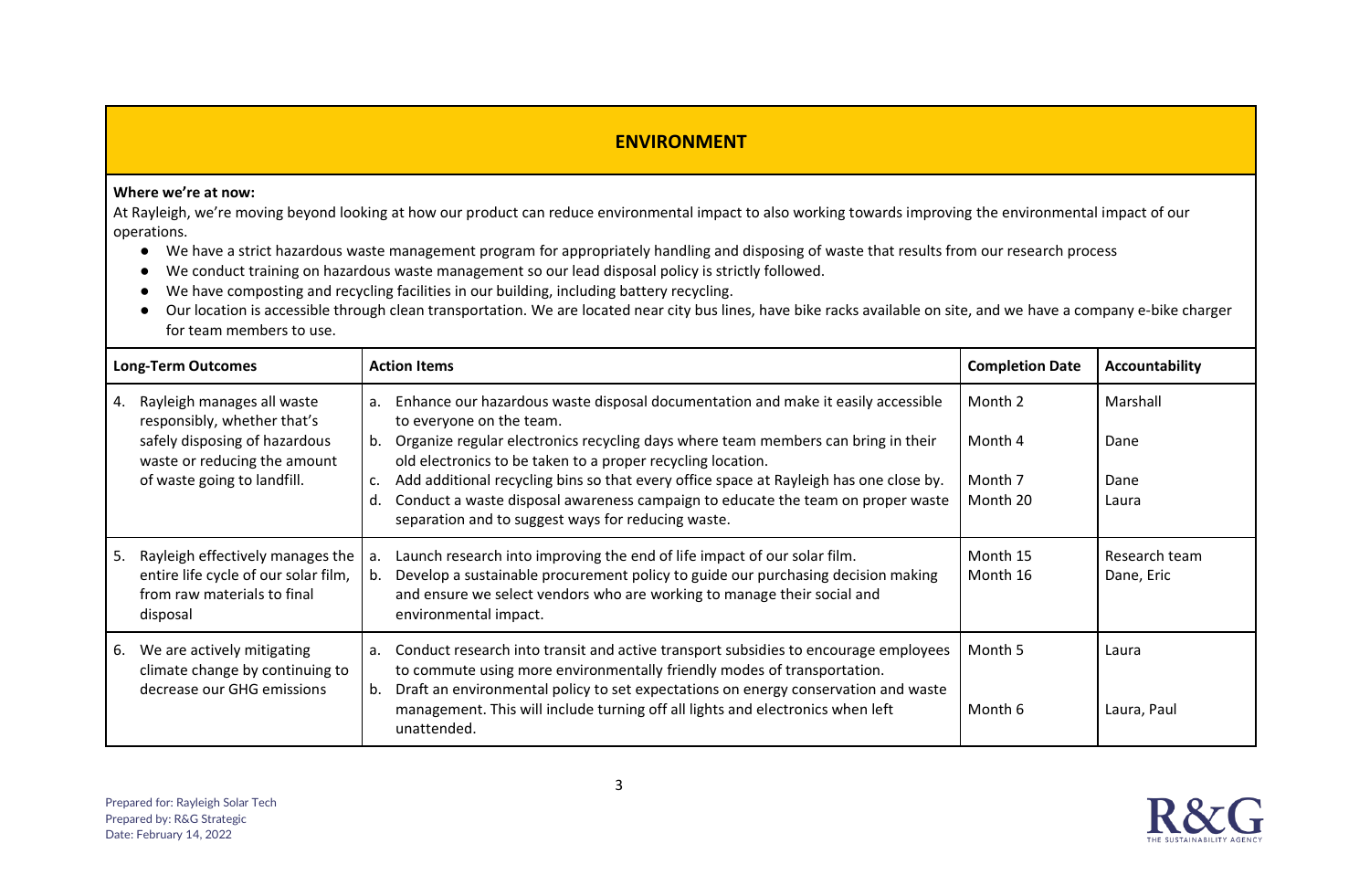#### **TEAM HEALTH & WELLBEING**

#### **Where we're at now:**

Since Day One, Rayleigh has been invested in creating a positive space for employees, and giving them the resources they need to exceed both in their careers, and in balancing in their home life.

- Staff are already enrolled with a benefits plan, which also covers mental health.
- Everyone at the company makes at least the minimum living wage for our region, and there are regular opportunities for fun and engagement at the office.
- We are continuously improving our health and safety program to prevent and address work-related illness and injury to the highest extent possible, including a safety manual, monthly safety meetings, and having safety as a standing agenda item at weekly team meetings.

| <b>Long-Term Outcomes</b> |                                                                                                               |                                                                                                                                                                                                        | <b>Action Items</b>                                                                                                                  | <b>Completion Date</b> | Accountability                   |
|---------------------------|---------------------------------------------------------------------------------------------------------------|--------------------------------------------------------------------------------------------------------------------------------------------------------------------------------------------------------|--------------------------------------------------------------------------------------------------------------------------------------|------------------------|----------------------------------|
|                           | 7. Rayleigh has a robust<br>occupational health and safety                                                    | Pull one new policy out of our health and safety manual each month for review as a<br>a.<br>team and update as needed.<br>Conduct semi-annual audits of safety training to ensure every team member is |                                                                                                                                      | Month 4<br>Month 6     | Marshall, Paul<br>Marshall, Paul |
|                           | program.                                                                                                      | b.                                                                                                                                                                                                     | caught up on all safety training.                                                                                                    |                        |                                  |
|                           |                                                                                                               | c.                                                                                                                                                                                                     | Formalize our safety procedure for employee onboarding, and add safety<br>requirements to our employee handbook.                     | Month 9                | Laura, Marshall                  |
| 8.                        | Employees feel engaged, are<br>satisfied in their role, and have a<br>strong feeling of wellbeing at<br>work. |                                                                                                                                                                                                        | Develop an official employee handbook containing all relevant information on<br>benefits, company policies, and company culture.     | Month 1                | Laura, Paul, Dane                |
|                           |                                                                                                               | b.                                                                                                                                                                                                     | Create a formal employee onboarding program, including introduction to our<br>employee handbook and providing all relevant training. | Month 2                | Laura, Dane, Marshall            |
|                           |                                                                                                               | c.                                                                                                                                                                                                     | Establish a flexible work policy for employees to better balance their work and home<br>lives.                                       | Month 8                | Paul, Dane, Laura                |
| 9.                        | Employees have the training and<br>skills they need to achieve their                                          |                                                                                                                                                                                                        | All new employees will be required to complete training when onboarding, including<br>JEDI and climate change awareness education.   | Month 9                | Laura, Dane                      |
|                           | career goals.                                                                                                 | b.                                                                                                                                                                                                     | Establish a set annual budget per employee for non-mandatory training and<br>professional development.                               | Month 18               | Dane, Paul,                      |
|                           |                                                                                                               | c.                                                                                                                                                                                                     | Track employee training completion for both mandatory and non-mandatory training<br>and professional development.                    | Month 18               | Laura, Evan                      |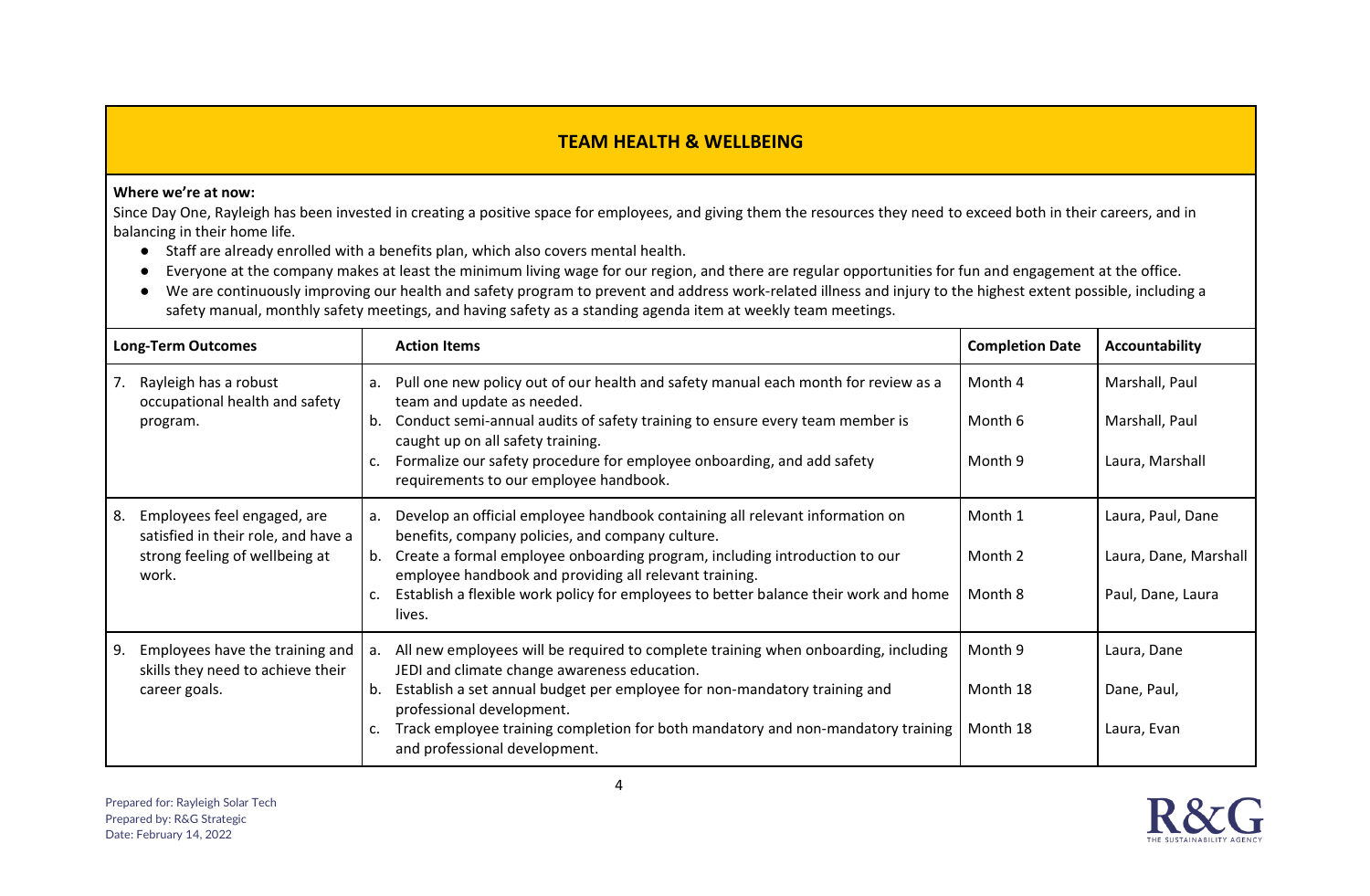#### **JUSTICE, EQUITY, DIVERSITY, DECOLONIZATION & INCLUSION**

#### **Where we're at now:**

Rayleigh prides itself on having an inclusive workplace culture.

- We have an open-door policy for people of all backgrounds and actively hire people from underrepresented communities. This includes encouraging these individuals to apply to our job postings, for example.
- We look for opportunities to celebrate different cultural communities and acknowledge where we can play a role in justice, equity, diversity, decolonization and inclusion. For example, the Rayleigh team chose to observe the National Day for Truth and Reconciliation when it was an optional statutory holiday, and we take opportunities to acknowledge the land we are situated on to help encourage dialogue on decolonization in Canada.

| <b>Long-Term Outcomes</b>                                                                       | <b>Action Items</b>                                                                                                                                                                                                             | <b>Completion Date</b> | Accountability        |
|-------------------------------------------------------------------------------------------------|---------------------------------------------------------------------------------------------------------------------------------------------------------------------------------------------------------------------------------|------------------------|-----------------------|
| 10. Employees have a sense of<br>inclusion and belonging, and                                   | Draft an anti-harassment and anti-discrimination policy and add it to the employee<br>$a_{\cdot}$<br>handbook, as well as directly sharing it with the existing Rayleigh team.                                                  | Month 4                | Marshall, Paul, Laura |
| work in a discrimination-free<br>environment.                                                   | Draft a statement of commitment to improving diversity at the team and board level,<br>b.<br>which will be made publicly available.                                                                                             | Month 4                | Paul, Laura           |
|                                                                                                 | Provide flex holidays for people celebrating major milestones or non-Christian<br>holidays where there is not currently a statutory holiday.                                                                                    | Month 2                | Paul, Dane, Laura     |
| 11. Opportunities for hiring and<br>promotions are decided                                      | Revisit our current diversity statement on all job postings and revise as needed.<br>a.<br>During the hiring process, conduct "blind" resume reviews, blocking out an<br>b.                                                     | Month 1                | Laura                 |
| equitably.                                                                                      | applicant's name to prevent unconscious bias in our decision making.                                                                                                                                                            | Month 2                | Laura                 |
|                                                                                                 | JEDDI training will be mandatory for all staff.<br>c.                                                                                                                                                                           | Month 2                | Laura, Dane           |
|                                                                                                 | Develop a formal structure for salary and job position reviews to standardize and<br>d.                                                                                                                                         |                        |                       |
|                                                                                                 | prevent bias in how employees are promoted or compensated.                                                                                                                                                                      | Month 3                | Paul, Dane            |
| 12. Rayleigh has a demonstrated<br>track record of respect and<br>support for under-represented | Participate in training and learning opportunities as a team to better our<br>a.<br>understanding of underrepresented communities. This includes inclusive language<br>training, and decolonization or Black history workshops. | Month 6                | All staff             |
| communities.                                                                                    | Each holiday season, we will organize a company fundraiser for a local charity.<br>b.                                                                                                                                           | Month 10               | Laura                 |
|                                                                                                 | Have a food donation box available at the office for regular food drives.<br>c.                                                                                                                                                 | Month 15               | Dane, Laura           |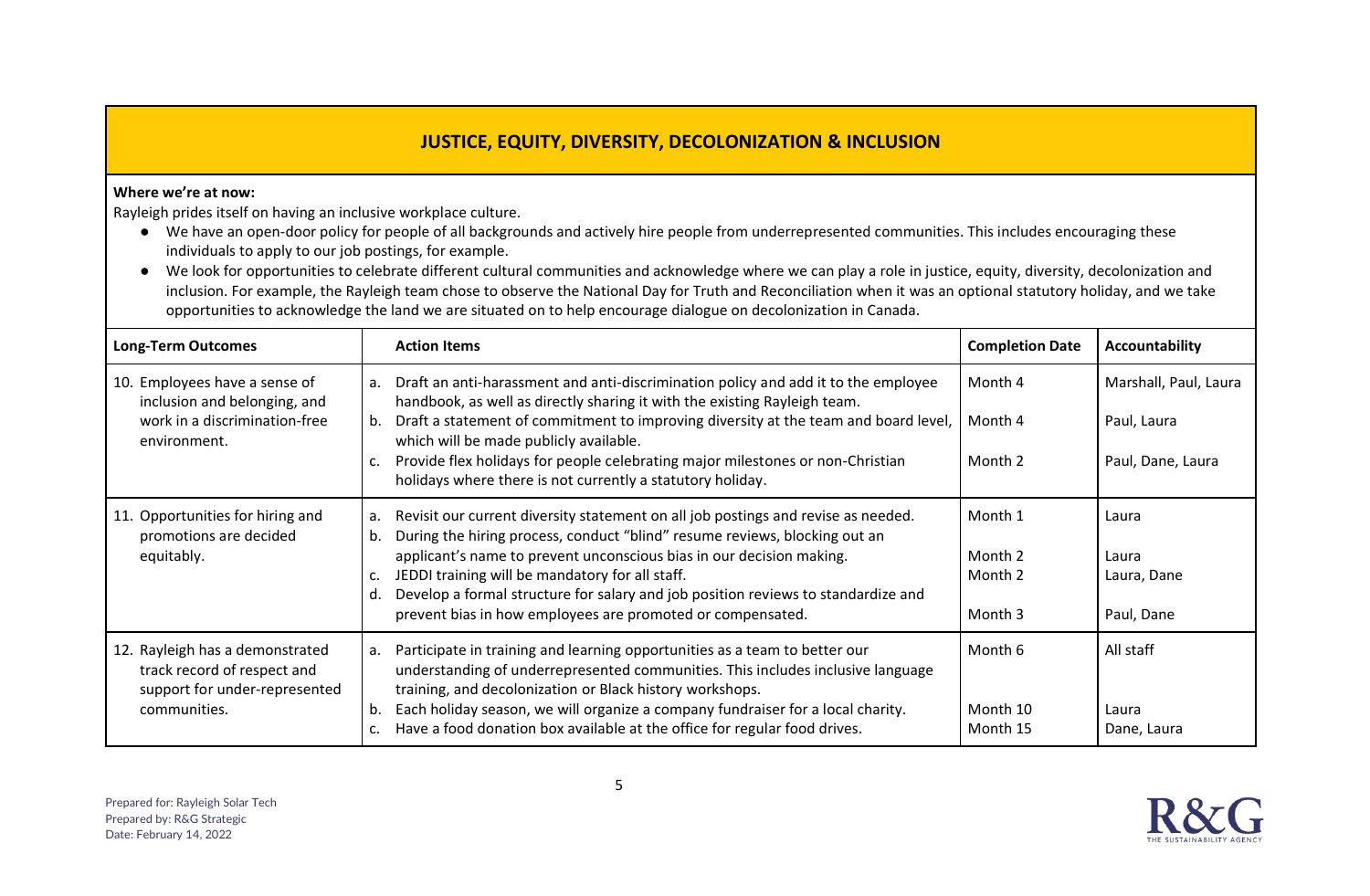### **Next Steps**

Once our strategy is officially launched, Rayleigh plans to address the action items in the Justice, Equity, Diversity and Inclusion priority area first. With the combined help of our team's input and external support, we will develop a full diversity and inclusion program and policy to address the action items listed for Months 1 and 2. We hope that by addressing this sustainability issue first, we can further engage our employees, attract top talent from around the world, and demonstrate our commitment to equity for all.

This strategy is just a start - we plan for it to grow and mature over time as our company grows. As we move along, we will continuously re-examine our sustainability efforts, looking for ways to refine and improve as our knowledge and understanding changes. We welcome feedback from all of our stakeholders, and are committed to honouring the principles laid out in this document to the best of our abilities.

In addition to the priority areas listed above, we have identified other sustainability issues which we plan to tackle as time and resources allow. Though they were ranked lowest among material sustainability issues for our company at this point, they will still be important to address as we move forward.

| <b>OTHER SUSTAINABILITY ISSUE AREAS</b>                                      |                                                                                                                                                                                                                                                      |  |
|------------------------------------------------------------------------------|------------------------------------------------------------------------------------------------------------------------------------------------------------------------------------------------------------------------------------------------------|--|
| Risk management, including<br>financial, environmental, or social<br>risks   | Developing an emergency response plan<br>а.<br>Ensuring anyone engaging with the public has media training<br>b.                                                                                                                                     |  |
| Rayleigh management taking an<br>active leadership role in<br>sustainability | All sustainability messaging coming directly from senior management<br>а.<br>Establishing a sustainability committee, including at least one member from management<br>b.<br>Management being the first to follow and execute on all new initiatives |  |
| Intellectual property and IT<br>protection and security                      | Drafting an IT and security policy to be shared with all staff<br>a.<br>Researching the best third party servers for maintaining IP protection and IT security<br>b.                                                                                 |  |
| Involvement in the local<br>community                                        | Giving employees paid time off each year to volunteer<br>a.<br>Giving employees paid time off to participate on advisory panels or in other industry activities<br>b.<br>Once commercialized, donating solar film to organizations or people in need |  |
| Engagement with internal and<br>external stakeholders                        | Completing an annual stakeholder survey to solicit feedback on sustainability performance and Rayleigh's overall direction<br>а.                                                                                                                     |  |